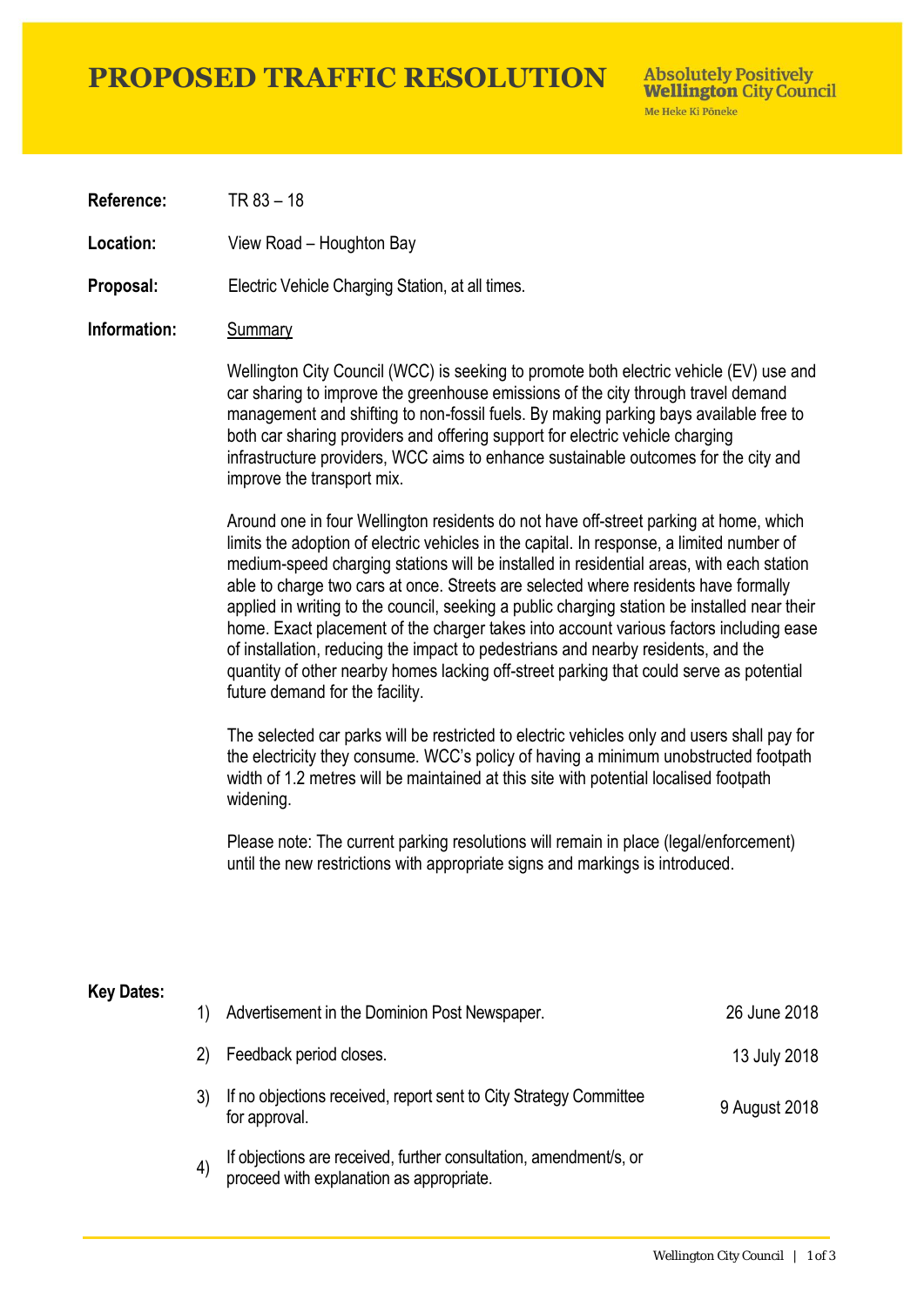## **PROPOSED TRAFFIC RESOLUTION**

### **Legal Description:**

*Add to Schedule B (Class Restricted) of the Traffic Restrictions Schedule* 

| <b>Column One</b> | <b>Column Two</b>                                                                | <b>Column Three</b>                                                                                                                                                                                                                                    |
|-------------------|----------------------------------------------------------------------------------|--------------------------------------------------------------------------------------------------------------------------------------------------------------------------------------------------------------------------------------------------------|
| <b>View Road</b>  | Parking place in the form<br>of electric vehicles only<br>parking, at all times. | East side, commencing 226.2 metres<br>north of its intersection with Twomey<br>Grove (Grid coordinates<br>$X = 1,749,766.450 m$<br>$Y = 5,422,274.240$ m) and extending<br>in a northerly direction following the<br>eastern kerbline for 12.0 metres. |

**Date:** 20/06/18

**Prepared By:** Charles Kingsford **(Principal Traffic Engineer, T/L) Approved By:** Steve Spence **(Chief Advisor, Transport & Infrastructure)**

### **WCC Contact:**

Sigurd Magnusson **Sustainability Advisor**

Wellington City Council 101 Wakefield Street / PO Box 2199, Wellington Phone: +64 4 803 8697 Email: electricvehicles@wcc.govt.nz